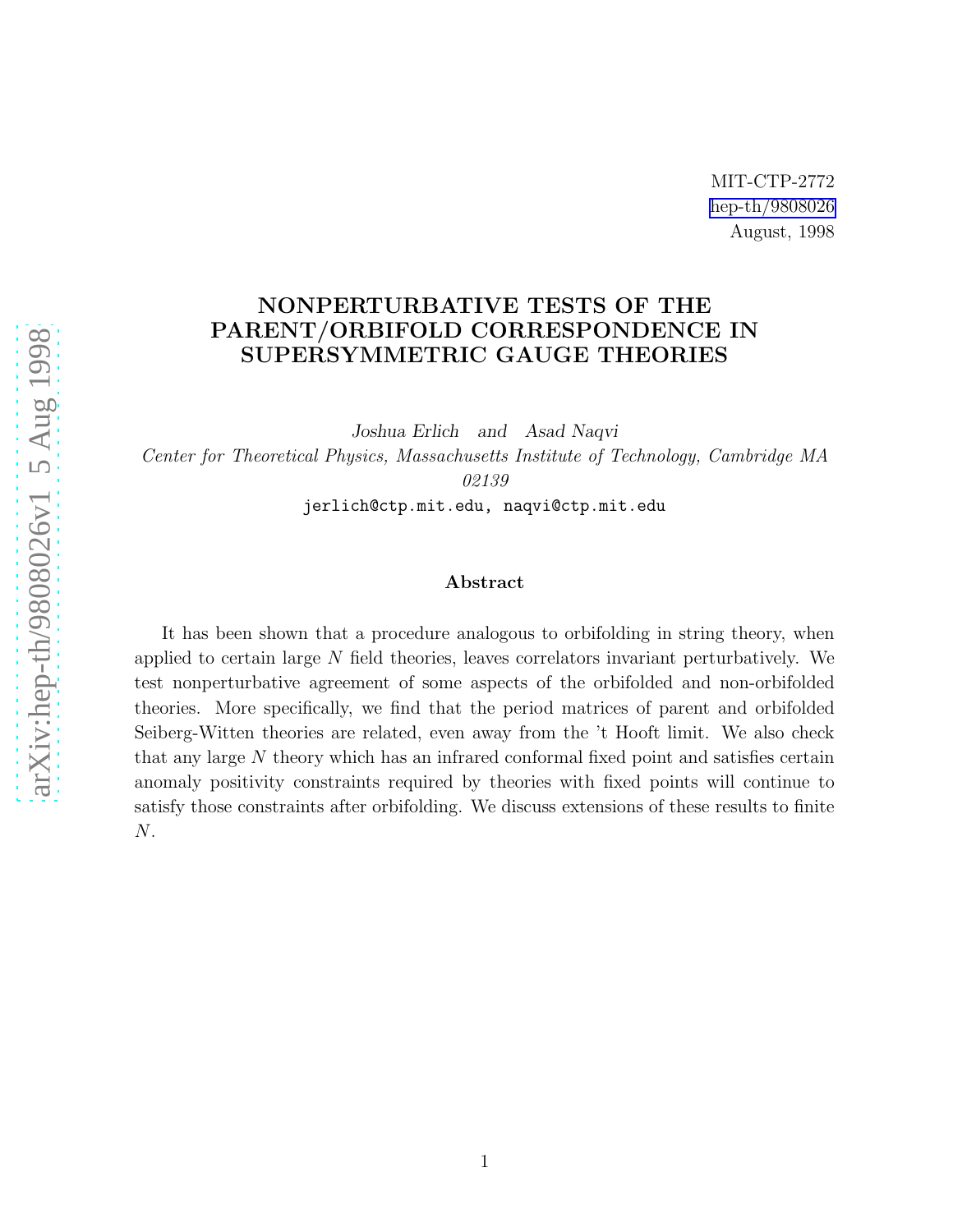## 1 Introduction

Motivated by a correspondence between certain supergravity theories and large N conformal field theories[[1\]](#page-16-0), and the preservation of this correspondence upon orbifolding of the supergravity theory[[2\]](#page-16-0), a relation between field theories and their orbifolds was derived in[[3\]](#page-16-0). It was shown that at large N all correlators of the orbifolded theory are simply related in perturbation theory to the same correlators in the parent theory. Although we will continue to use the term "orbifold" interchangeably for this procedure acting on field theories and on a supergravity or string theory, for us orbifolds of field theories do not include twisted sectors or anomalous  $U(1)$ 's. Hence the motivation from the AdS conjecture and the extension to orbifolds is tenuous.

In Sec. 2 we review orbifolding in field theories, and in Sec. 3 we discuss the perturbative result of Bershadsky and Johansen. In Sec. 4 we study nonperturbative extensions of this correspondence between field theories and their orbifolds. The result is that if a supersymmetric theory and its orbifold have Coulomb branches, the Seiberg-Witten period matrix of the orbifolded theory is simply related to that of the parent theory. This relation is valid for all N and coupling g. In Sec. 5 we study the anomaly positivity constraints [\[4](#page-16-0)] on supersymmetric theories with infrared fixed points and find that they are satisfied in orbifolds of large  $N$  theories with infrared fixed points. We study two classes of theories at finite N and find that the positivity conditions hold for orbifolds of these theories, as well. Conclusions are summarized in Sec. 6.

## 2 Orbifolding in Field Theory

By orbifolding in field theory, we will mean removing from the theory all states which are not invariant under some discrete subgroup of the internal symmetry (gauge and global) of the theory (perhaps truncation is a more appropriate term but we will continue to use orbifolding). Unlike orbifolding in string theory, we do not orbifold space-time so we will look at quantum field theories in flat four dimensional Minkowski space. In cases where the four dimensional theory can be realized as a world-volume theory on D-branes which are part of some brane configuration, orbifolding the space transverse to these branes corresponds to orbifolding the field theory which lives on the world volume of the branes except that we do not include the twisted sector fields in the field theory orbifold [\[5\]](#page-17-0). There are various restrictions on the type of orbifolds allowed which come from string theory consistency requirements such as tadpole cancelation. From the field theory point of view, the only restriction is from the requirement that the orbifolded field theory does not have any gauge anomalies. We will now discuss some examples of orbifolding in field theory. We will always use the regular representation (see below) of the orbifold group G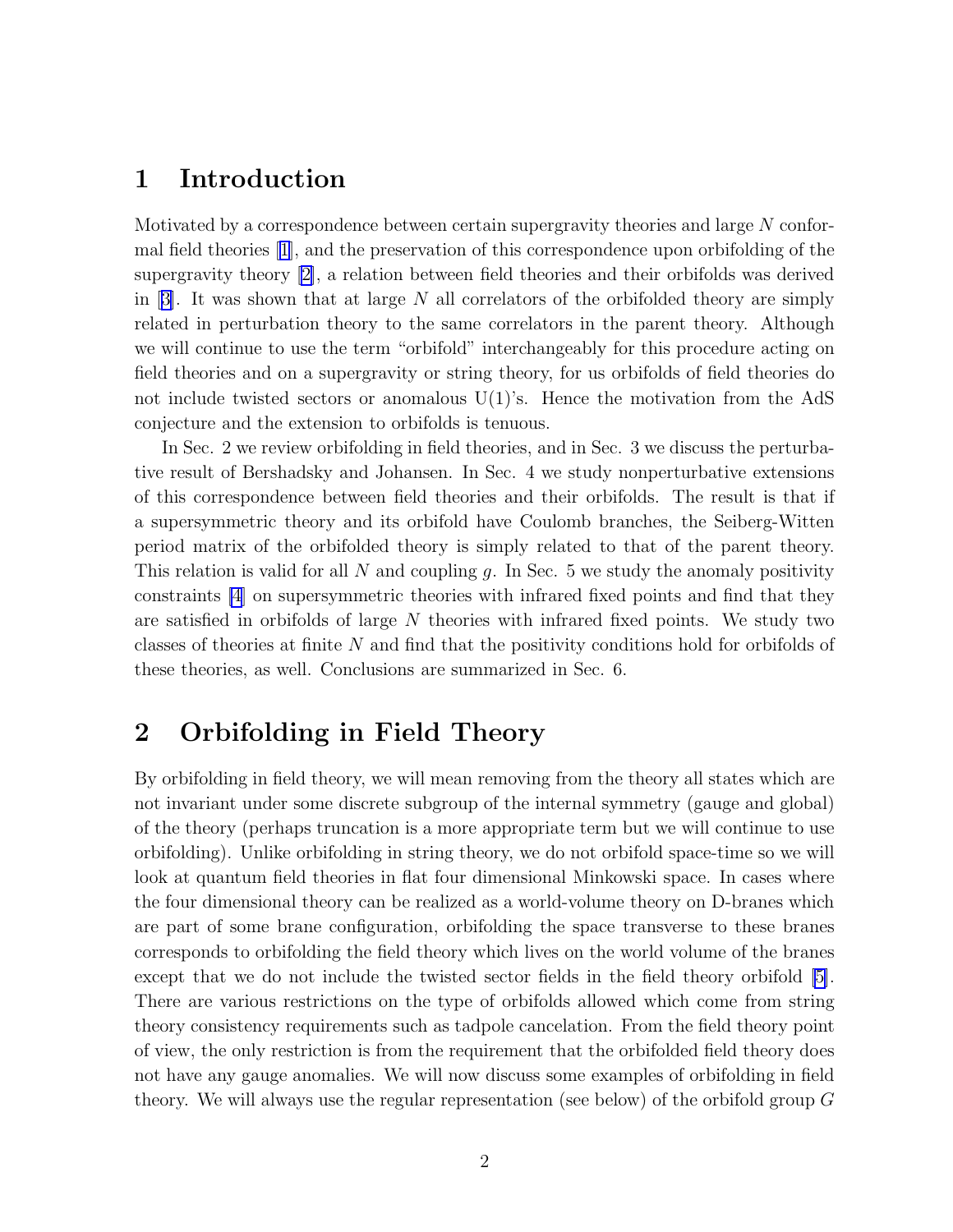to embed it in the gauge group. If the field theory is realized as a world-volume theory in some brane configuration, this requirement comes from the consistency of string theory. The importance of the regular representation is not clear from a purely field theoretic point of view. However, it simplifies the analysis in perturbation theory[[3](#page-16-0)]. We can also embed  $G$  in the global symmetries of the theory. Different embeddings in the global symmetries will lead to different orbifold theories.

#### $SU(k)$  pure gauge theory orbifolded by  $Z_k$

As discussed above,  $Z_k$  is embedded by its regular representation in the gauge group. In general, a discrete group  $G = \{g_1, g_2, \ldots, g_k\}$  has a regular representation given by  $k \times k$ matrices  $\gamma^a$  defined by  $g_a g_i = g_j(\gamma^a)_{ji}$ . Using the fact that  $g_a g_b \neq g_b$  unless  $g_a = 1$  (1 is the identity element of the group which we will denote by  $g_1$ ), we get

$$
\text{Tr}\,\gamma^a=k\delta_1^a.
$$

It is easy to show using simple group representation theory that the regular representation is reducible and by a suitable change of basis can be brought to a block diagonal form such that each irreducible representation  $R_i$  appears with multiplicity equal to its dimension  $d_i = dim(R_i)$  along the diagonal. This implies that  $\sum_i d_i^2 = k$ . For the group  $Z_k$ , in an appropriate basis, the regular representation matrices are given by

$$
\gamma^{a} = \text{diag}\{1, (\omega^{a}), (\omega^{a})^{2} \dots (\omega^{a})^{k-1}\}, a \neq 1, \n\gamma^{1} = \text{diag}\{1, 1, 1, \dots, 1\},
$$

where  $\omega = e^{2\pi i/k}$  and  $\omega^k = 1$ . Now it is easy to embed the group  $Z_k$  in the gauge group  $SU(kN)$ . The matrices,

$$
\Gamma_N^a = \text{diag}\{1, (\omega^a) \times \mathbf{1}_N, (\omega^a)^2 \times \mathbf{1}_N \dots (\omega^a)^{k-1} \times \mathbf{1}_N\}, a \neq 1,
$$
  

$$
\Gamma_N^1 = \text{diag}\{\mathbf{1}_N, \mathbf{1}_N, \mathbf{1}_N, \dots, \mathbf{1}_N\}
$$

form a  $Z_k$  subgroup of  $SU(kN)$ . This means that the action of the orbifold group on the gauge field matrix  $A_\mu = A_\mu^a T^a$  is given by  $A_\mu \to \Gamma_N^i A_\mu \Gamma_N^{i^\dagger}$ . The components left invariant by the orbifold group can then easily seen to be  $N \times N$  blocks along the diagonals. Hence the gauge group of the orbifolded theory is  $SU(N) \times SU(N) \times SU(N)$  (k factors of  $SU(N)$ ). Here, as mentioned in the introduction, we ignored anomalous gauge  $U(1)$ 's.

#### $SU(k)$  theory with Adjoint scalars orbifolded by  $Z_k$

Now consider an  $SU(k)$  gauge theory with complex scalars  $\Phi$  in the adjoint representation of the gauge group. This theory has a U(1) global symmetry  $\Phi \to e^{i\alpha} \Phi$ . We can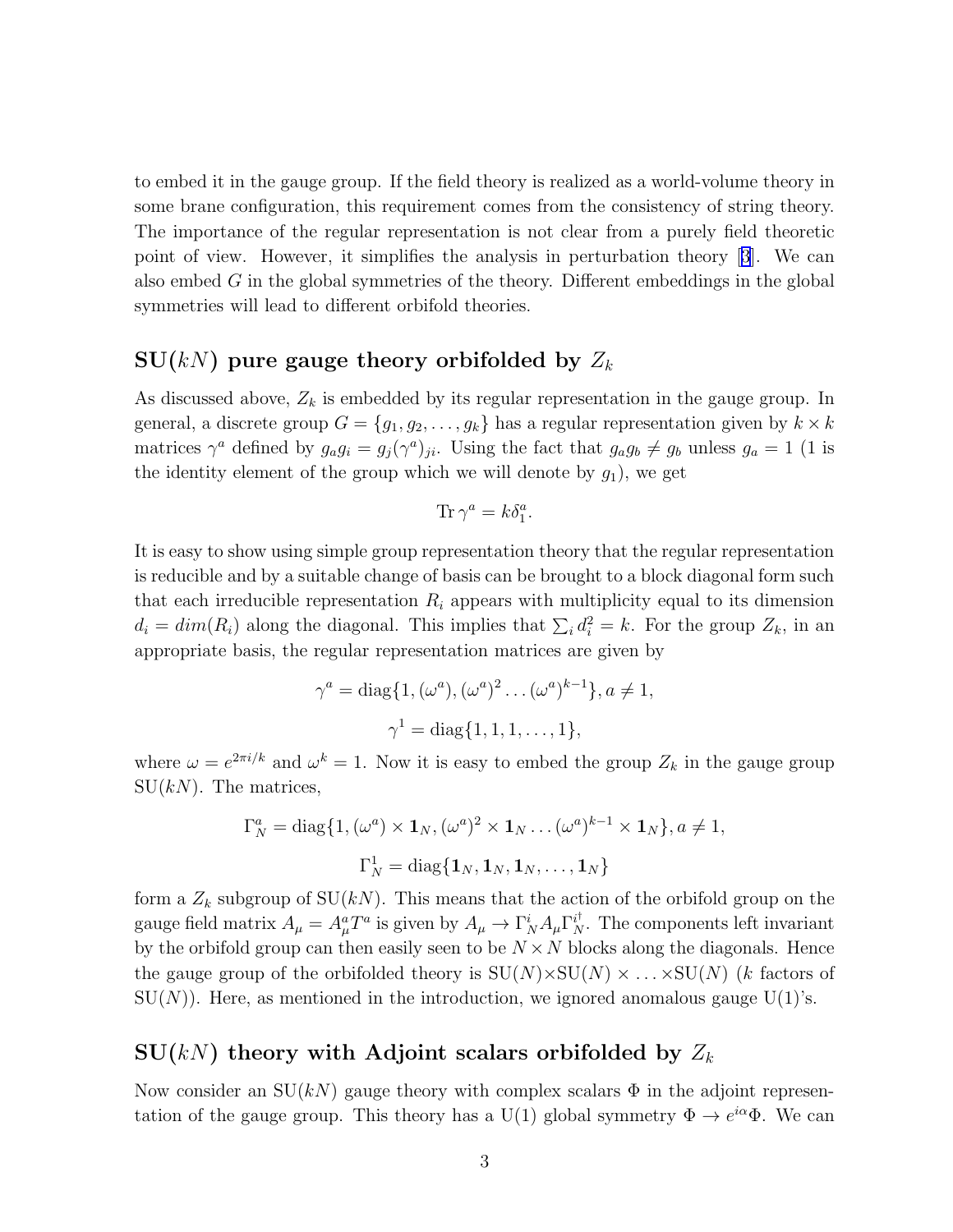embed  $Z_k$  non-trivially in this global U(1) group as  $\{\omega^j, j = 0 \dots k-1\}$  where  $\omega = e^{2\pi i/k}$ . It is easy to check that the invariant scalars are in  $N \times N$  blocks shifted to the right of the diagonal. The matter content of the orbifolded theory is shown below (for  $k = 4$ ).

| SU(N) |     | $SU(N)$ $SU(N)$ | SU(N) |
|-------|-----|-----------------|-------|
|       |     |                 |       |
|       | l 1 | П               |       |
|       |     | $\mathbf{I}$    | п     |
|       |     |                 |       |

#### $\mathcal{N} = 2$ , SU(kN) pure gauge theory orbifolded by  $Z_k$

In  $\mathcal{N} = 1$  language, the  $\mathcal{N} = 2$  pure gauge theory has a vector superfield and a chiral superfield in the adjoint representation of the gauge group. This theory possesses a global  $U(1)$  symmetry under which the gauge field and its fermionic partner transform as  $(A_{\mu}, \lambda) \to (A_{\mu}, \lambda)$ , and the adjoint scalar and its fermionic partner as  $(\phi, \psi) \to e^{i\alpha}(\phi, \psi)$ . This symmetry is anomalous but there is a discrete non-anomalous subgroup  $Z_{2kN}$ , which in turn has a  $Z_k$  subgroup generated by  $\omega = e^{2\pi i/k}$ . We identify this  $Z_k$  with the orbifold group. The gauge group is embedded via the regular representation as usual. It is easy to see that the orbifolded theory is an  $\mathcal{N}=1$  supersymmetric  $SU(N)^k$  theory with chiral multiplets transforming as in the table above. We will discuss the relation between the two theories in the Coulomb phase in section 4.

#### $\mathcal{N} = 1$ , SU(kN) theory with kF flavors orbifolded by  $Z_k$

This theory has a  $SU(kF)_L \times SU(kF)_R$  global symmetry and we use F-fold copies of the regular representation to embed the orbifold group  $Z_k$  in each factor of the flavor group. We first embed the orbifold group trivially in the other global symmetries (various  $U(1)$ 's). The orbifolded theory is  $\mathcal{N} = 1$  supersymmetric  $SU(N)^k$  theory where each factor is disconnected and has F flavors. We can also choose to embed the orbifold non-trivially in the  $U(1)<sub>R</sub>$  symmetry under which the gauginos and flavors have charge  $+1$  (implying thatthe fermionic quarks are uncharged)(this theory is discussed in detail in  $[6]$  $[6]$  $[6]$ ). This symmetry is anomalous but has a non-anomalous  $Z_{kN}$  subgroup which in turn has a  $Z_k$  subgroup. This we identify with the orbifold group. We will use  $Q, \overline{Q}, \Psi, \overline{\Psi}$  for the scalar and fermionic components of the superfields transforming in the fundamental and anti-fundamental representation of the gauge group. Then, under the orbifold group, the fields will transform as  $A_\mu \to \Gamma^a_N A_\mu \Gamma^{a\dagger}_N$ ,  $\lambda \to \omega^{a-1} \Gamma^a_N \lambda \Gamma^{a\dagger}_N$ ,  $Q \to \omega^{a-1} \Gamma^a_N Q \Gamma^{a\dagger}_F$  $_{F}^{a+}$  $\bar{Q} \to \omega^{*a-1} \Gamma_N^{a\dagger} \bar{Q} \Gamma_F^a, \ \Psi \to \Gamma_N^a \Psi \Gamma_F^{a\dagger}$  $q_F^{\dagger}$ , and  $\bar{\Psi} \to \Gamma_N^{a^{\dagger}} \bar{\Psi} \Gamma_F^a$ , where  $\omega = e^{2\pi i/k}$ . The orbifolded theory has no supersymmetry and the following matter content (for  $k = 3$ ).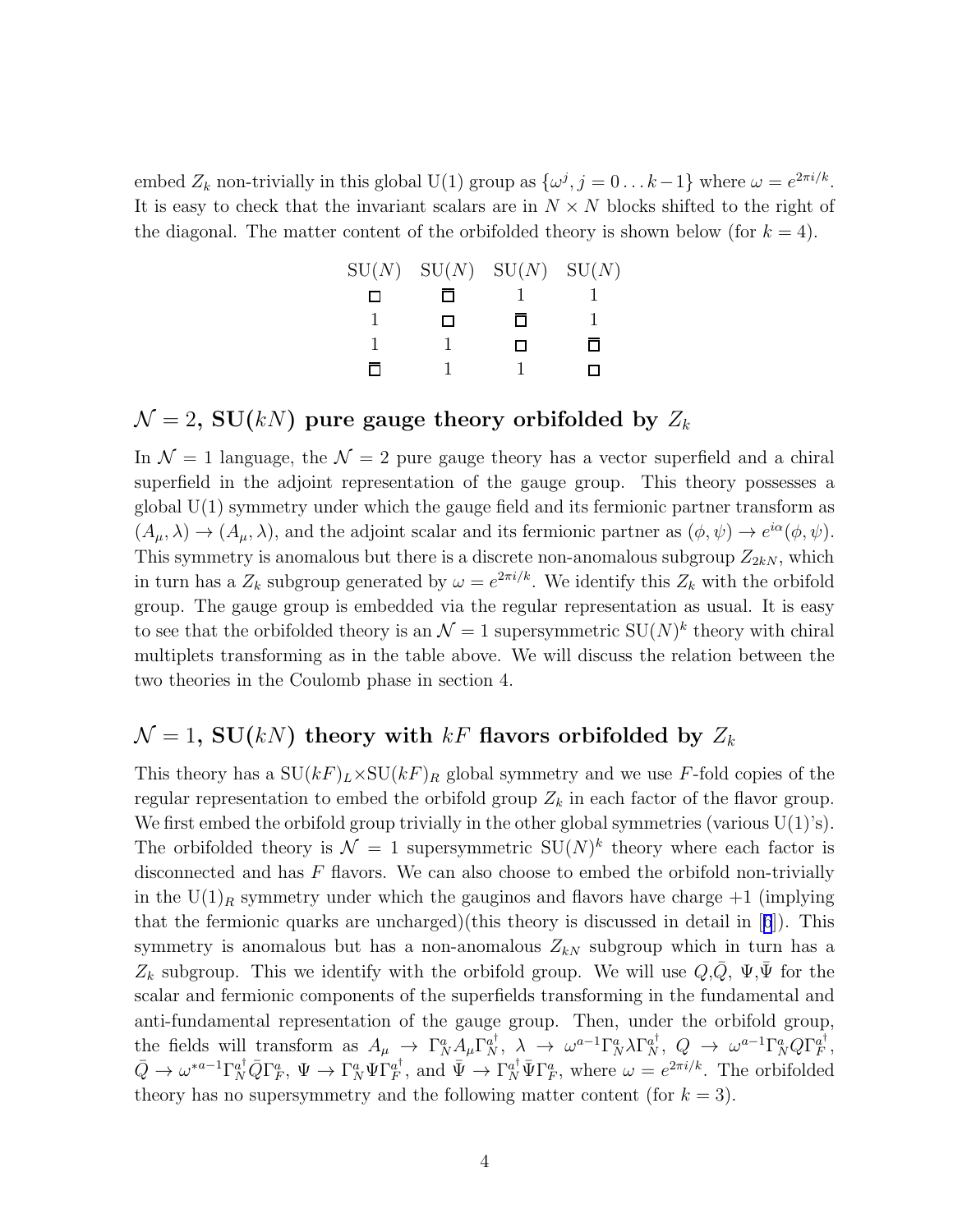|                | SU(N) | SU(N)                       | SU(N) | $\mathrm{SU}(F)_L$ | $\mathrm{SU}(F)_L$ | $\mathrm{SU}(F)_L$ | $\mathrm{SU}(F)_R$ | $\mathrm{SU}(F)_R$ | $\mathrm{SU}(F)_R$ |
|----------------|-------|-----------------------------|-------|--------------------|--------------------|--------------------|--------------------|--------------------|--------------------|
| $\lambda_1$    | 口     | Π                           |       |                    |                    |                    |                    |                    |                    |
| $\lambda_2$    |       | $\Box$                      | 口     |                    |                    |                    |                    |                    |                    |
| $\lambda_3$    | 亘     |                             | П     |                    |                    |                    |                    |                    |                    |
| $Q_1$          | П     |                             |       |                    |                    |                    |                    |                    |                    |
| $Q_2$          |       |                             |       |                    |                    | Π                  |                    |                    |                    |
| $Q_3$          |       |                             | J.    |                    |                    |                    |                    |                    |                    |
| $\bar{Q}_1$    | П     |                             |       |                    |                    |                    |                    |                    |                    |
| $\bar{Q}_2$    |       | Π                           |       |                    |                    |                    |                    |                    |                    |
| $\bar{Q}_3$    | 1     |                             | Π     |                    |                    |                    |                    | П                  |                    |
| $\Psi_1$       | П     |                             |       |                    |                    |                    |                    |                    |                    |
| $\Psi_1$       |       | $\mathcal{L}_{\mathcal{A}}$ |       |                    | Π                  |                    |                    |                    |                    |
| $\Psi_1$       |       |                             | П     |                    |                    | Π                  |                    |                    |                    |
| $\bar{\Psi}_1$ | П     |                             |       |                    |                    |                    |                    |                    |                    |
| $\bar{\Psi}_2$ |       |                             |       |                    |                    |                    |                    |                    |                    |
| $\bar{\Psi}_3$ |       |                             | Π     |                    |                    | $\Box$             |                    |                    |                    |

Orbifolding  $\Box$  and  $\P$  under SU(kN) by  $Z_k$ 

The symmetric tensor may transform under some global  $\underline{U}(1)$  as  $\Box$   $(\Box) \rightarrow e^{i\alpha} \Box$  ( $\Box$ ). If we embed the orbifold group trivially in this U(1),  $\Box$  ( $\Box$ ) under SU(kN) will become  $(\Box)$  under each of the factors of  $SU(N)^k$ . However, if we choose to embed it nontrivially as  $\{\omega^j, j = 0 \dots k-1\}$ , we get bifundamentals under the k factors if k is odd and bifundamentals under  $k - 1$  factors and  $\Box$  ( $\Box$ ) under one of the factors if k is even.

# 3 Perturbative Correspondence between Parent and Orbifolded Theories

In this section, we review some of the arguments by Bershadsky and Johansen [\[3\]](#page-16-0) who proved that at large N, all correlators of the orbifolded theory are identical to the corresponding correlators in the parent theory upto a rescaling of the coupling constants. In the orbifolding procedure, the coupling constants  $g_{orb}$  of the various factors of the product groups are the same as that of the parent theory. However, if we define  $g_{orb}^2 = k g_{parent}^2$ , the correlators of the two theories are identical.

We define a projector onto states which are invariant under the orbifold group by

$$
P = \frac{1}{k} \sum_{a=1}^{k} r^a,
$$
\n(3.1)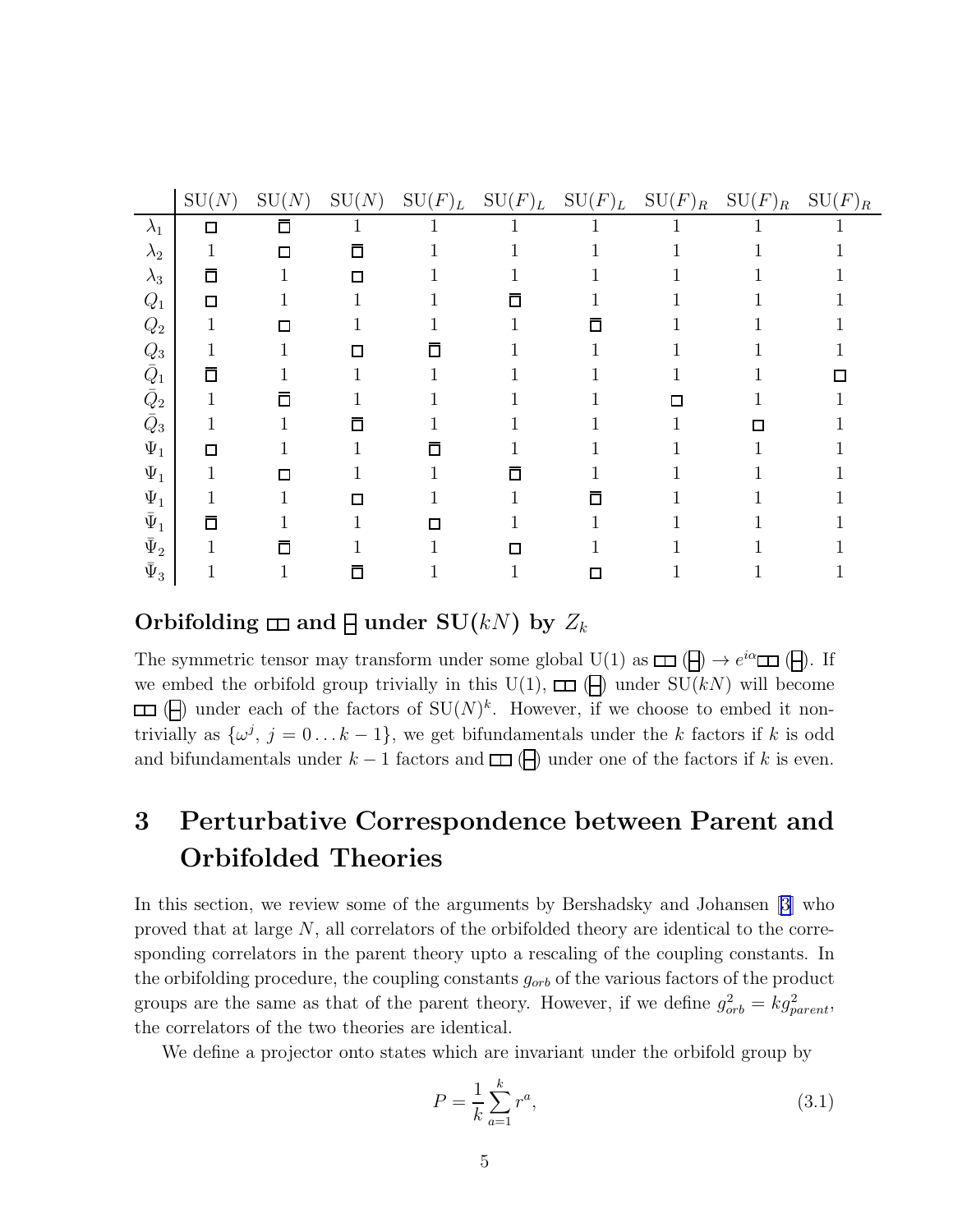<span id="page-5-0"></span>

Figure 1: A two loop planar Feynman diagram

where  $r^a$  are matrices in a particular (generally reducible) representation of the orbifold group. It is easy to show that  $P^2 = P$  and  $P = 1$  in the trivial representation and that  $P = 0$  in all other irreducible representations. Thus when acting of some field in representation  $R$ , the projector projects the invariant components. For example, for adjoint fields, the projector can be defined as

$$
P = \frac{1}{k} \sum_{a=1}^{k} r_a \otimes \Gamma_a^{\dagger} \otimes \Gamma_a \tag{3.2}
$$

where  $r_a$  is the action of the  $Z_k$  subgroup of the global symmetry,  $\Gamma_a^{\dagger}$  acts on the antifundamental index and  $\Gamma_a$  acts on the fundamental index. At large N, the perturbation series is dominated by planar Feynman diagrams with arbitrary number of loops[[7\]](#page-17-0). Each diagram factorizes into product of certain kinematic (group theory) factor and another factor with complicated momentum and spin dependence which is independent of the internal symmetry structure of the diagram. Consider the planar diagram shown in Fig. (1). The group theory factor is

$$
g^4 \frac{1}{k^5} \sum_{a,b,c,d,e=1}^k \text{Tr}[T_1 \Gamma_a \Gamma_d T_2 \Gamma_e \Gamma_c] \text{Tr}[\Gamma_c^\dagger \Gamma_b \Gamma_a^\dagger] \text{Tr}[\Gamma_b^\dagger \Gamma_c^\dagger \Gamma_d^\dagger] \tag{3.3}
$$

For simplicity, we are assuming that the orbifold group is embedded trivially in the global symmetry group. Since the matrices,  $\Gamma$  are in the regular representation, the diagram is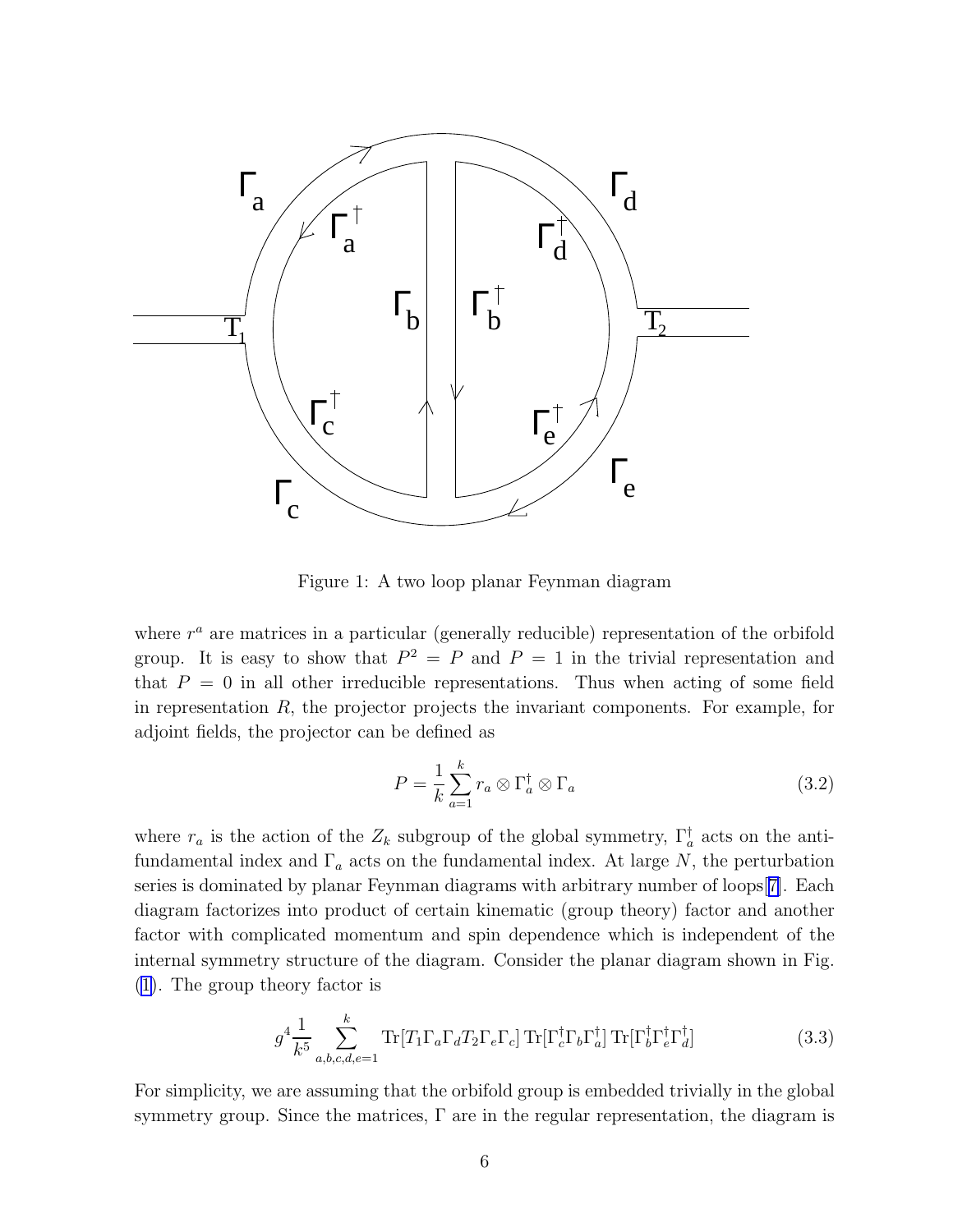<span id="page-6-0"></span>zero unless

$$
\Gamma_c^{\dagger} \Gamma_b^{\dagger} \Gamma_a^{\dagger} = 1
$$

and

$$
\Gamma_b \Gamma_c^{\dagger} \Gamma_d^{\dagger} = 1.
$$

It is then easy to see that [\(3.3](#page-5-0)) becomes

$$
g^4 N^2 \operatorname{Tr}(T_1 T_2).
$$

The same diagram in the parent theory will be proportional to

$$
g^4N^2k^2\operatorname{Tr}(T_1T_2).
$$

The factor of  $(Nk)^2$  comes from summing over Nk particles running in the two loops. The momentum and spin dependence of the same diagram in both theories are identical so we see that the two diagrams are the same upto rescaling of couplings. The general proof is given in [\[3](#page-16-0)] and [\[6](#page-17-0)].

## 4 Orbifolds of Seiberg-Witten Theories

As discussed in the last section, it has been demonstrated that, at least perturbatively at large N, all correlators of the orbifolded theory are equivalent to the corresponding correlators in the parent theory up to a rescaling of the gauge coupling at some fixed large scale, e.g. the Planck scale. In this section we demonstrate that at least one aspect of the non-perturbative behavior of orbifolded and parent theories are related at large N, namely the gauge coupling functions of Seiberg-Witten theories. In the 't Hooft limit  $g^2 N$  is held fixed with  $g \to 0$ . Then instanton corrections, which are proportional to powers of  $e^{-\frac{8\pi^2}{g^2}}$  $\frac{g^{2}}{g^{2}}$ , are generally negligible. Exceptions which involve Nth roots of instanton corrections, for example the gaugino condensate[[6](#page-17-0)], are non-vanishing in the 't Hooft limit and vary as  $e^{-\frac{8\pi^2}{g^2 N}}$  $\overline{g^{2}N}$ .Furthermore, as discussed in [[8\]](#page-17-0), monopoles which become massless at large N lead to important nonperturbative effects. We find a simple relation between the (inverse) gauge coupling functions of the parent and orbifolded theories nonperturbatively for all  $N$  and  $q$ .

For simplicity we study the case where the curves for the orbifolded and parent theories are hyperelliptic. Then the gauge coupling function at generic points in moduli space, where the gauge group is broken to a product of  $U(1)$  factors, is given by the period matrix of the corresponding curve and is easily expressed in terms of integrals over cycles of the curve. The hyperelliptic curve [\[9, 10\]](#page-17-0) can be written in the form

$$
y^2 = f_{2r+2}(x, s_i),\tag{4.4}
$$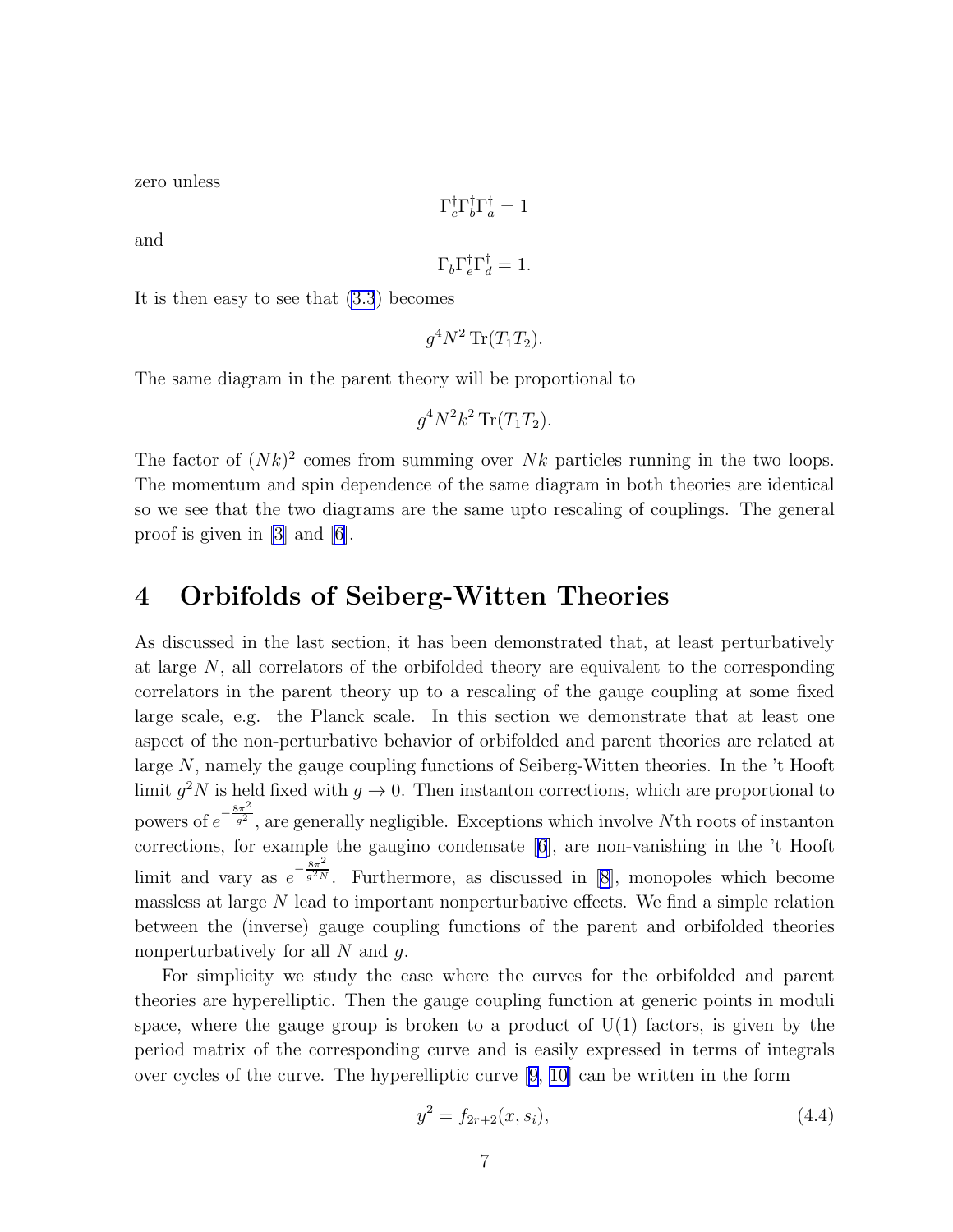<span id="page-7-0"></span>where the subscript  $2r + 2$  is the order of the polynomial f in x and r is the genus of the curve, which for pure  $\mathcal{N} = 2$  supersymmetric Yang-Mills theory is equal to the rank of the corresponding gauge group. The moduli  $s_i$   $(i = 1, \ldots, r)$  which parameterize the Coulomb branch are the vacuum expectation values of the symmetric gauge invariant operators of the theory.

In [\[5](#page-17-0)] a prescription was given for generating the curves for  $\mathcal{N}=1$  supersymmetric  $SU(N)^k$  gauge theory with bifundamental chiral multiplets from those of the  $\mathcal{N}=2$  $SU(kN)$  pure gauge theory by orbifolding the  $\mathcal{N}=2$  theory by the Abelian discrete group  $Z_k$ . The curve of the orbifolded theory, which was obtained by other means in [[11](#page-17-0)], was obtained by keeping only those terms of the parent theory with moduli invariant under the  $Z_k$ , and rescaling  $x \to x^k$  in the resulting curve.

We demonstrate here how the period matrix of the curve corresponding to the orbifolded theory is related to that of the parent theory. To be specific we will consider orbifolding of an SU(kN) gauge theory by  $Z_k$ . The genus r curve [\(4.4](#page-6-0)) (r = kN – 1 here) has 2r cycles which are divided into a cycles and b cycles with symplectic intersection  $a_i \cdot b_j = \delta_{ij}$  and  $a_i \cdot a_j = b_i \cdot b_j = 0$ . In our case the cuts on the x-plane will have a  $Z_k$ symmetry, and we label cycles schematically as follows. We choose a non-symplectic basis of cycles  $(\alpha_i, \beta_i)$  as in Fig. [2](#page-8-0). Then the appropriate symplectic basis is  $a_i = \sum_{k=1}^i \alpha_k$ ,  $b_i = \beta_i$ . The subset of cycles relevant for comparison with the orbifolded theory are shown in Fig. [3](#page-9-0). They correspond to the  $Z_k$  invariant a cycles, as discussed below.

The genus  $r$  hyperelliptic curve also has a basis of  $r$  holomorphic differentials which can be written

$$
\omega_j = \frac{x^{j-1} \, dx}{y(x)} \quad j = 1, \dots, r. \tag{4.5}
$$

The matrices of a periods and b periods of the curve are given by integrals of the differentials  $(4.5)$  over the a and b cycles, respectively,

$$
A_{ij} = \int_{a_i} \omega_j, \qquad B_{ij} = \int_{b_i} \omega_j.
$$
 (4.6)

The period matrix of the curve [\(4.4](#page-6-0)) is then given by

$$
\tau_{jl} = B_{jk} A_{kl}^{-1}.
$$
\n(4.7)

The identification of the period matrix  $\tau_{il}$  of the hyperelliptic curve with the gauge couplingfunction in the  $\mathcal{N} = 2$  SU(kN) theory is made via [[12](#page-17-0), [13](#page-17-0), [14](#page-17-0)]

$$
\tau_{jl} = \frac{\partial \mathbf{a}_j^D}{\partial \mathbf{a}_l},\tag{4.8}
$$

where  $a_l$  is the vacuum expectation value of the diagonalized adjoint scalars and  $a_l^D$  are their duals as described in [\[12\]](#page-17-0). Then if for some curve the period matrix (4.7) satisfies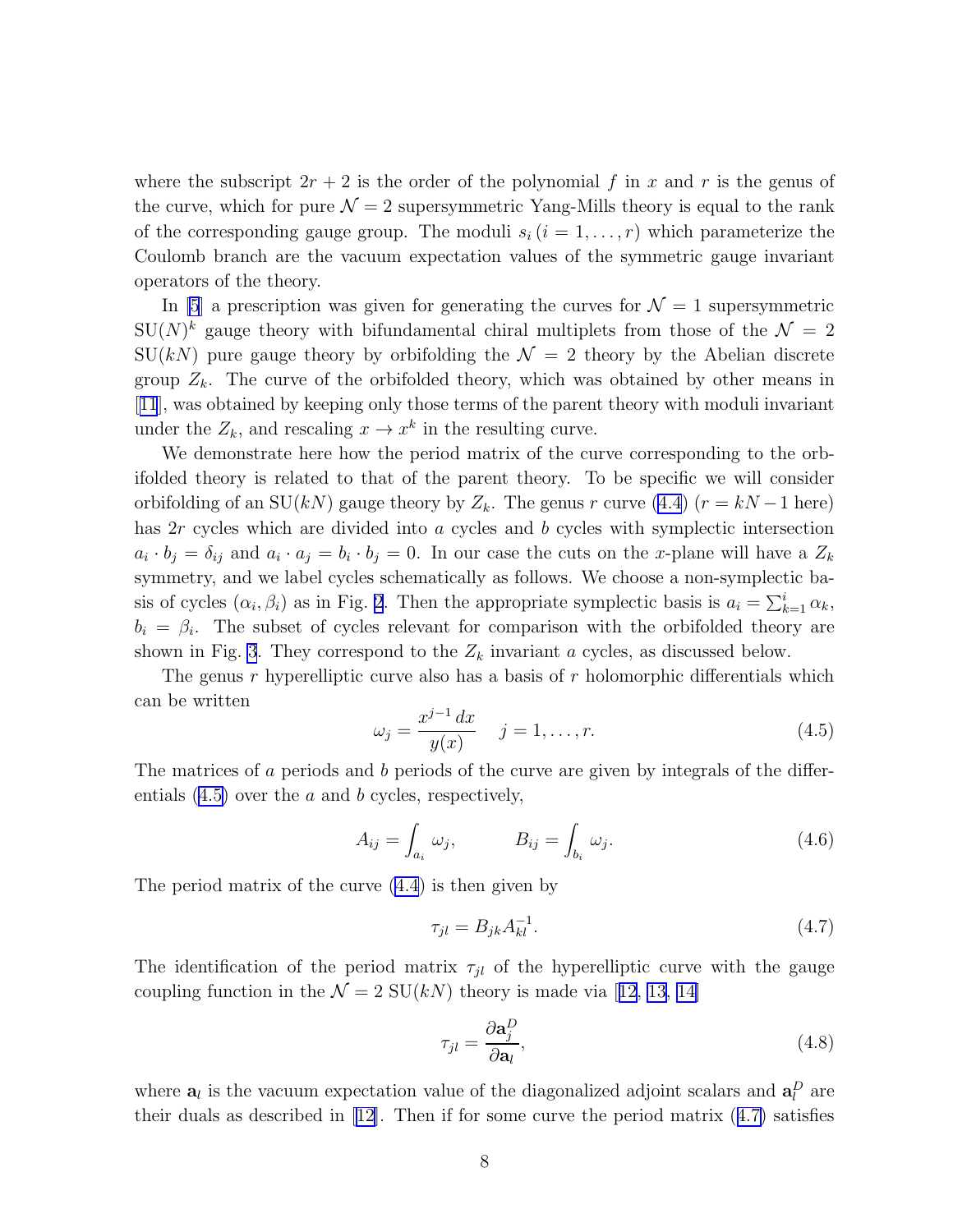<span id="page-8-0"></span>

Figure 2: A non-symplectic basis of cycles. On the orbifold sector of moduli space the cut x plane is symmetric under the orbifold group, in this case  $Z_3$ .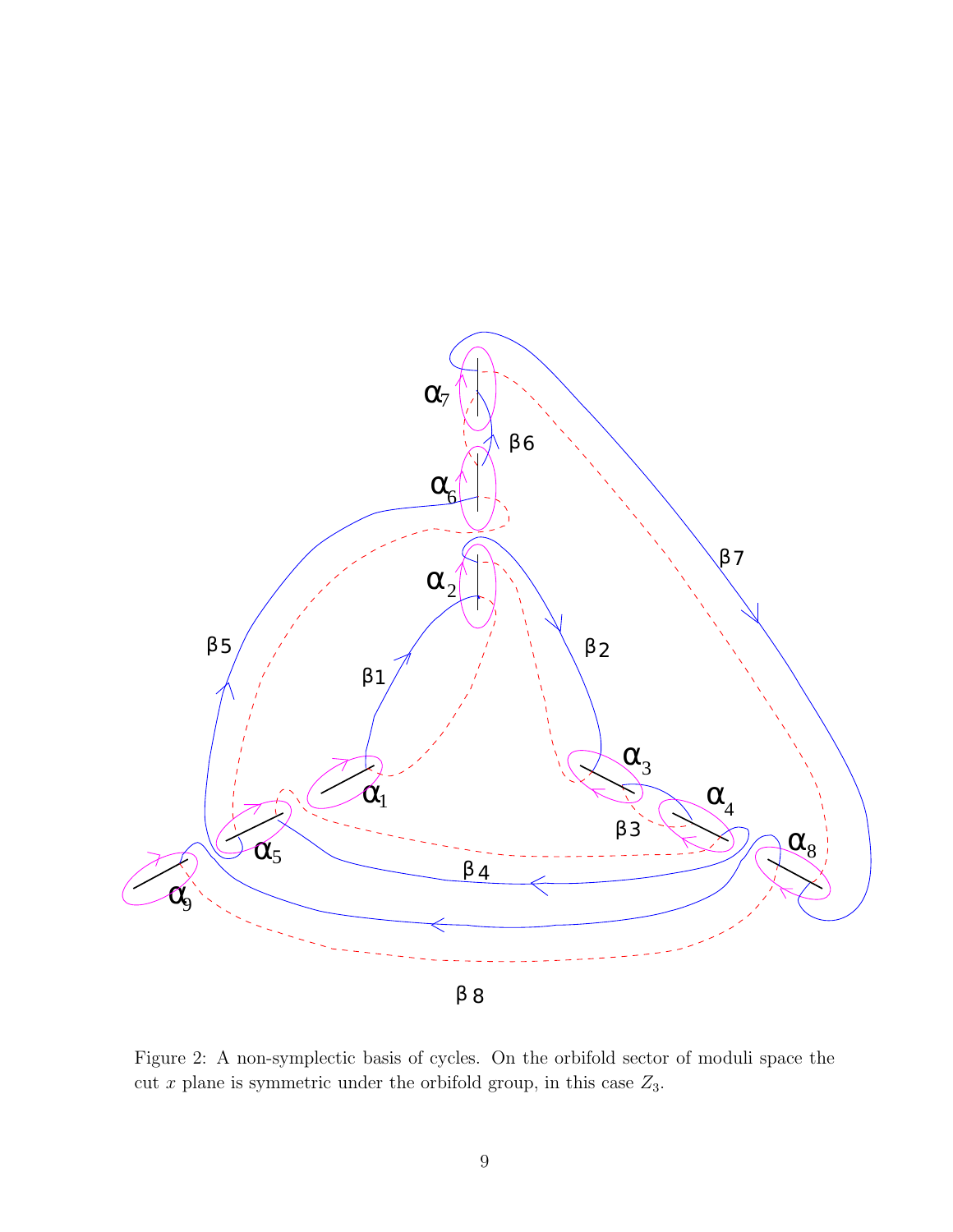<span id="page-9-0"></span>

Figure 3: The orbifold sector of a symplectic basis of cycles.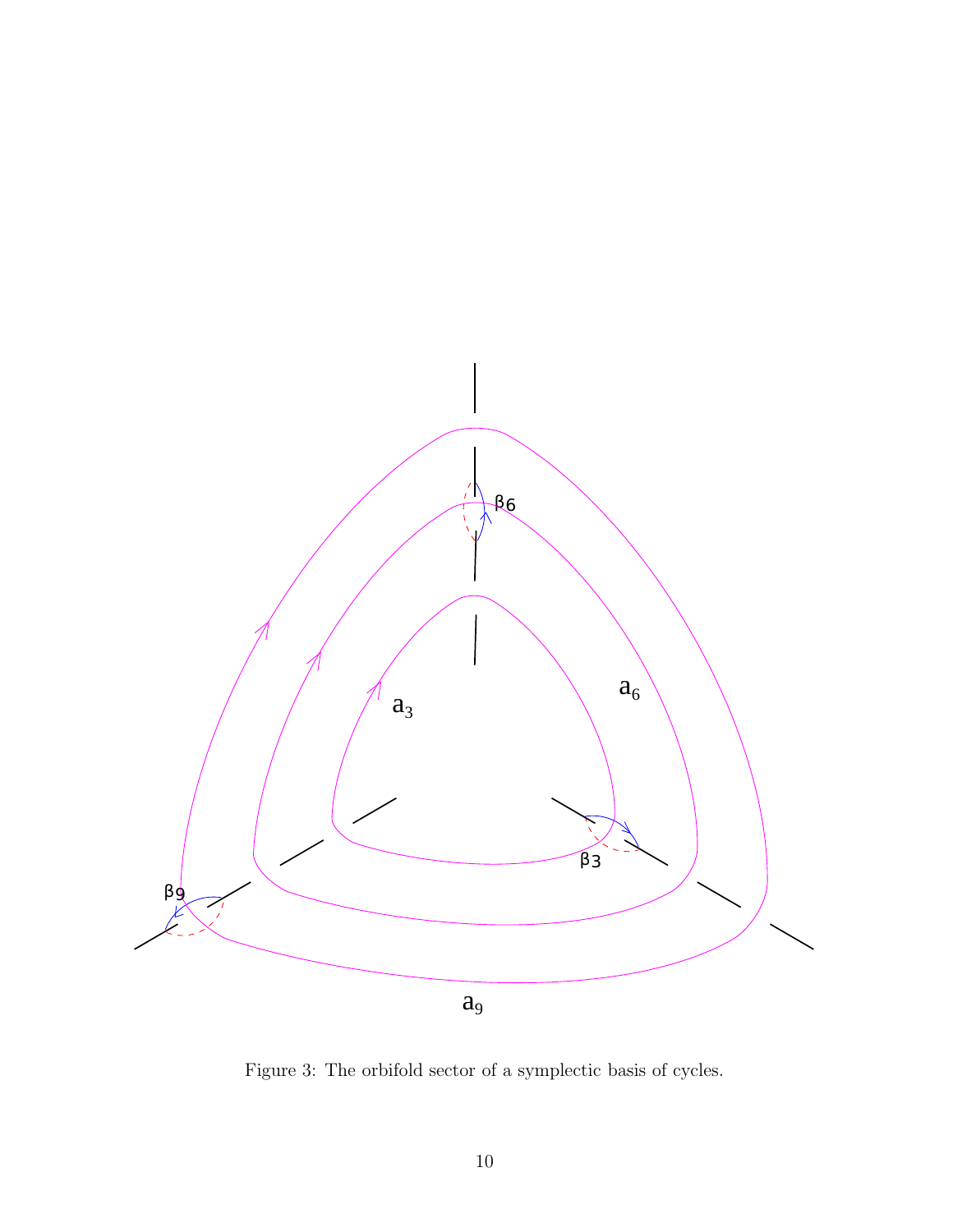appropriate monodromies around the singularities of the curve, then comparing([4.7\)](#page-7-0) and ([4.8\)](#page-7-0) it is natural to set

$$
\frac{\partial \mathbf{a}_j^D}{\partial s_k} = \int_{b_j} \omega_k, \qquad \frac{\partial \mathbf{a}_j}{\partial s_k} = \int_{a_j} \omega_k. \tag{4.9}
$$

Then the orbifold invariant sector of the adjoint VEV's  $a_j$  corresponds to the invariant sector of a cycles and differentials. Alternatively, the VEV's are given directly by in-tegrals of the Seiberg-Witten differential [\[8\]](#page-17-0)  $\lambda = (1/2\pi i)(x/y) dP(x)$  where  $P(x)$  is the polynomial that appears in the curve  $y^2 = P(x)^2 - \Lambda^{2N}$  of the  $\mathcal{N} = 2$  pure gauge theory. Since the Seiberg-Witten differential is not invariant under the  $Z_k$  symmetry, only the integrals over the  $Z_k$  invariant cycles will be invariant. Hence, the invariant  $a_j$  correspond to the invariant a cycles. As matrices, we reorganize the periods in a convenient way: The first  $(N-1) \times (N-1)$  block of  $A_{jl}$  corresponds to the orbifold invariant sector, which we will continue to call  $A_{km,kn}$ .

In order to compare corresponding points in the moduli space of the orbifolded and parent theories, we set all non-invariant moduli in the parent theory to zero. We then study that sector of the gauge coupling functions of the parent theory that correspond to the U(1) gauge group factors that survive on the moduli space of the orbifolded theory. In the basis of cycles described above, these factors correspond to  $\tau_{jl}$  for j and l equal to multiples of k, where k is the order of the orbifold group  $Z_k$ . It is claimed that this sector of the inverse period matrix of the curve corresponding to the parent theory is related to the period matrix of the orbifolded theory. This is verified as follows.

We can think of the curve  $y(x)$  as being defined on a double sheeted cover of the cut x-plane with branch points at the roots of  $y(x)$  connected pairwise to form branch cuts. On the orbifold sector of the moduli space of the parent theory the curve is a function only of  $x^k$ , and the roots are of the form  $x^k = p_i$ . The roots can then be labeled by  $p_i$  and a  $k$ -th root of unity. The branch cuts and cycles on the x-plane can be distributed as in Figs. [2](#page-8-0) and [3.](#page-9-0) The roots of the orbifolded curve are then given by  $p_i$ . The holomorphic differentials [\(4.5](#page-7-0)) corresponding to the orbifolded sector are of the form

$$
\omega_{kj} = \frac{x^{kj-1} dx}{y(x^k)}, \quad j = 1, \dots, r.
$$
\n(4.10)

These differentials are invariant under multiplication of x by  $e^{2m\pi i/k}$ , so the integrals over the  $\alpha$  and  $\beta$  cycles in Fig. [2](#page-8-0) are invariant under similar rotations. The noninvariant differentials are all multiplied by  $e^{2m\pi i/k}$  for some integer m under multiplication of x by  $e^{2\pi i/k}$ . Then the integrals of the noninvariant differentials over the invariant a cycles vanish. For example, suppose  $\omega \to \omega e^{2m\pi i/k}$  when  $x \to x e^{2\pi i/k}$ . Then

$$
\int_{a_k} \omega_{\text{noninv}} = \left(\sum_{n=0}^{k-1} e^{\frac{2mn\pi i}{k}}\right) \int_{\alpha_k} \omega_{\text{noninv}} = 0. \tag{4.11}
$$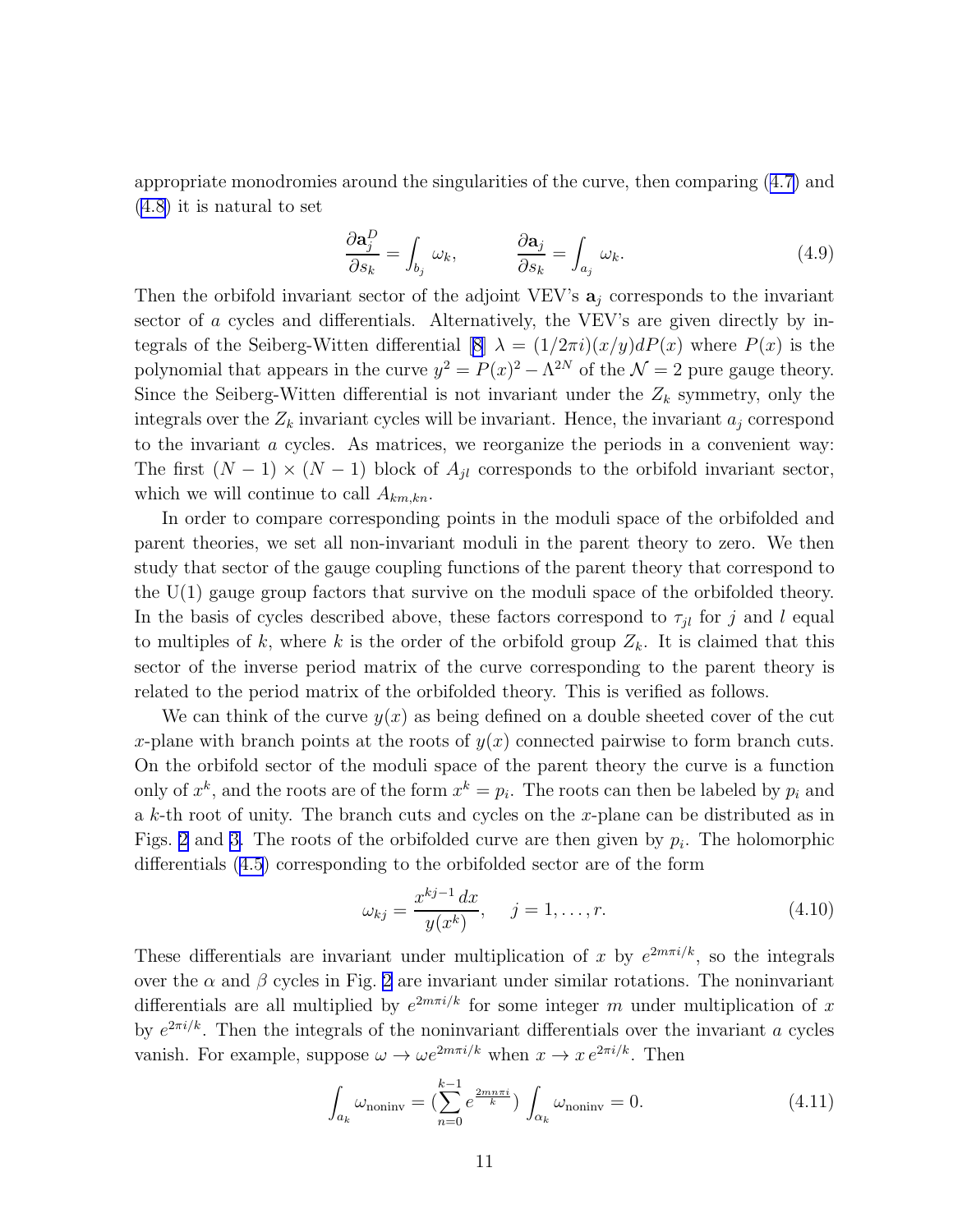<span id="page-11-0"></span>

Figure 4: Cycles of the orbifolded theory.

Now, consider the invariant sector of the matrix  $A_{jl}$  of a periods. It is given by

$$
A_{kj,kl} = \int_{a_{kj}} \frac{x^{kl-1}dx}{y(x^k)} = \int_{a_{kj}} \frac{\tilde{x}^{l-1}d\tilde{x}}{k y(\tilde{x})}
$$

$$
= \int_{a'_j} \frac{\tilde{x}^{l-1}d\tilde{x}}{y(\tilde{x})}
$$

$$
= A_{jl}^{\text{orb}}, \qquad (4.12)
$$

where in the first line of (4.12) we changed variables  $x \to \tilde{x} = x^k$ , and the cycles  $a'_j$ are the a cycles of the orbifolded theory, drawn schematically in Fig. 4. An additional factor of k arises in the second line because the invariant a cycles become a sum over the  $a$  cycles of the orbifolded theory  $k$  times. Hence, the orbifold invariant sector of the a periods of the parent theory is equivalent to the matrix of a periods of the orbifolded theory. Hence, the matrix  $A_{jl}$  takes the block lower triangular form

$$
A = \left(\begin{pmatrix} A^{\text{orb}} \\ A^{\text{orb}} \\ 0 & 0 & \cdots & 0 \end{pmatrix} \begin{pmatrix} 0 & 0 & \cdots & 0 & 0 \\ \vdots & \vdots & \vdots & \vdots & \vdots & \vdots \\ 0 & 0 & 0 & \cdots & 0 & 0 \end{pmatrix}\right).
$$
(4.13)

A similar analysis applies to the b periods. By invariant b cycles we will mean those b cycles that have intersection with the invariant a cycles, and similarly for noninvariant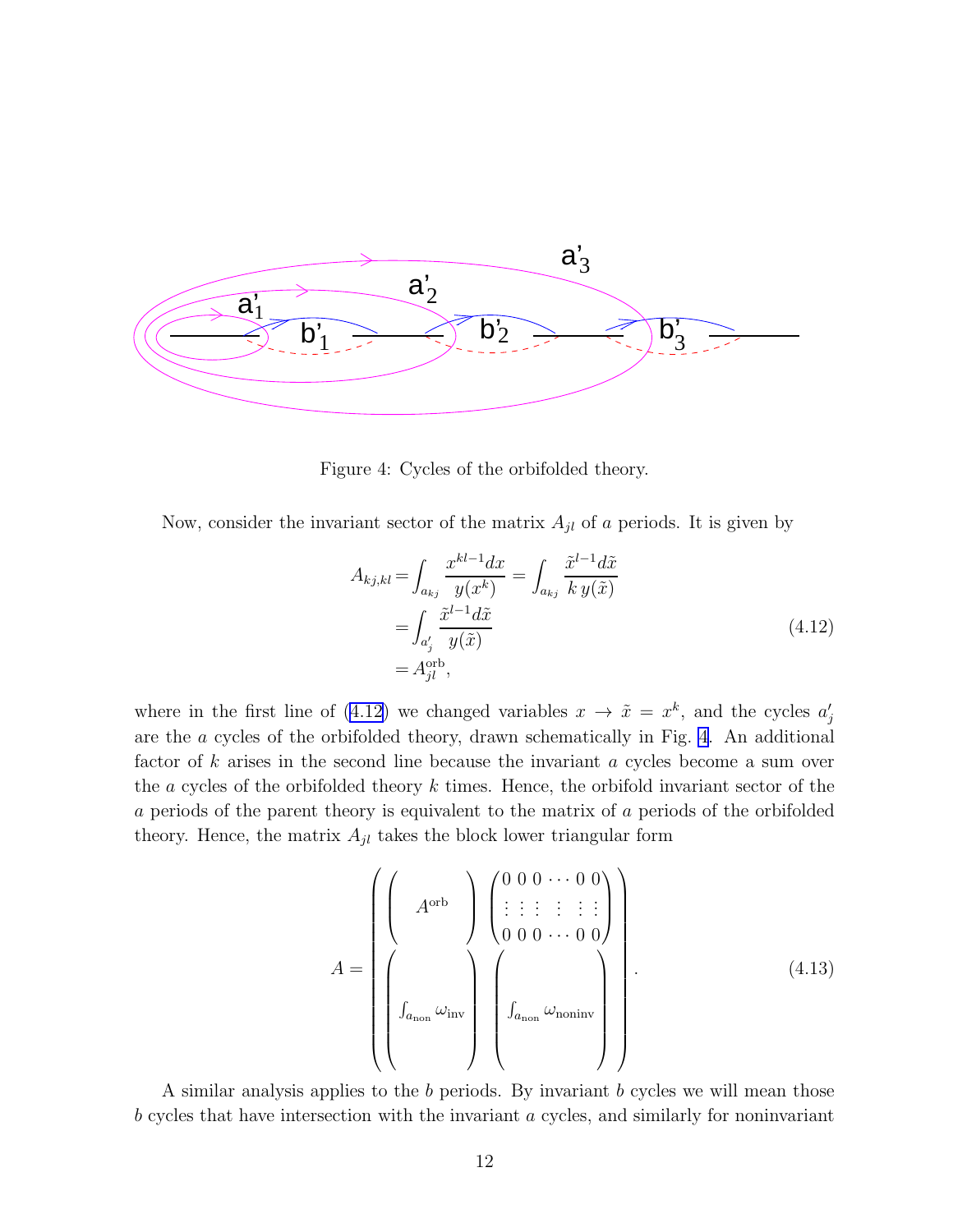b cycles. In this case, the integrals of the invariant differentials over the noninvariant cycles vanish. The reason is that the integrals are all of the form

$$
\int_{p_i^{1/k}}^{\omega p_i^{1/k}} \frac{x^{kj-1} dx}{y(x^k)},
$$
\n(4.14)

for some root  $p_i$  of  $y(x)$ . Then letting  $x \to x^k$  the path of integration contracts to a point, and the integral (4.14) vanishes.

In the basis of cycles and one forms given above, the invariant sector of b periods of the parent theory is simply rescaled compared to the  $b$  periods of the orbifolded theory,

$$
B_{kj,kl} = \int_{b_{kj}} \frac{x^{kl-1}dx}{y(x^k)} = \int_{b_{kj}} \frac{\tilde{x}^{l-1}d\tilde{x}}{k y(\tilde{x})}
$$

$$
= \int_{b'_j} \frac{\tilde{x}^{l-1}d\tilde{x}}{k y(\tilde{x})}
$$

$$
= \frac{1}{k} B_{jl}^{\text{orb}}.
$$
(4.15)

Thereis no additional factor of k in the second line of  $(4.15)$  as in  $(4.12)$  $(4.12)$  since the relevant b cycles of the parent theory corresponds to single b cycles of the orbifolded theory and not a multiple cover as for the a cycles. Hence, the matrix of b periods takes the block upper triangular form

$$
B = \begin{pmatrix} \begin{pmatrix} \frac{1}{k} B^{\text{orb}} \\ 0 \end{pmatrix} & \begin{pmatrix} \begin{pmatrix} \frac{1}{k} B^{\text{orb}} \\ \frac{1}{k} \end{pmatrix} \\ \begin{pmatrix} 0 & \cdots & 0 \\ 0 & \cdots & 0 \\ \vdots & \vdots & \vdots \\ 0 & \cdots & 0 \end{pmatrix} & \begin{pmatrix} \begin{pmatrix} \frac{1}{k} \\ \frac{1}{k} \end{pmatrix} & \cdots & 0 \end{pmatrix} \end{pmatrix} . \tag{4.16}
$$

The orbifold sector of the inverse (or dual) period matrix,  $\tau^{-1} = AB^{-1}$ , of the parent theory is then simply related to that of the orbifolded theory. Namely,

$$
\tau_{kj,kl}^{-1 \text{ parent}} = k \tau_{jl}^{-1 \text{ orb}}.
$$
\n(4.17)

Therefore, the period matrix of the orbifolded theory is determined by that of the parent theory.

This is the main result of this section. Equation (4.17) relates the gauge coupling functions of the orbifold theory and the orbifold sector of the parent theory. It is valid for all N and g, and can be extended to more complicated orbifolds.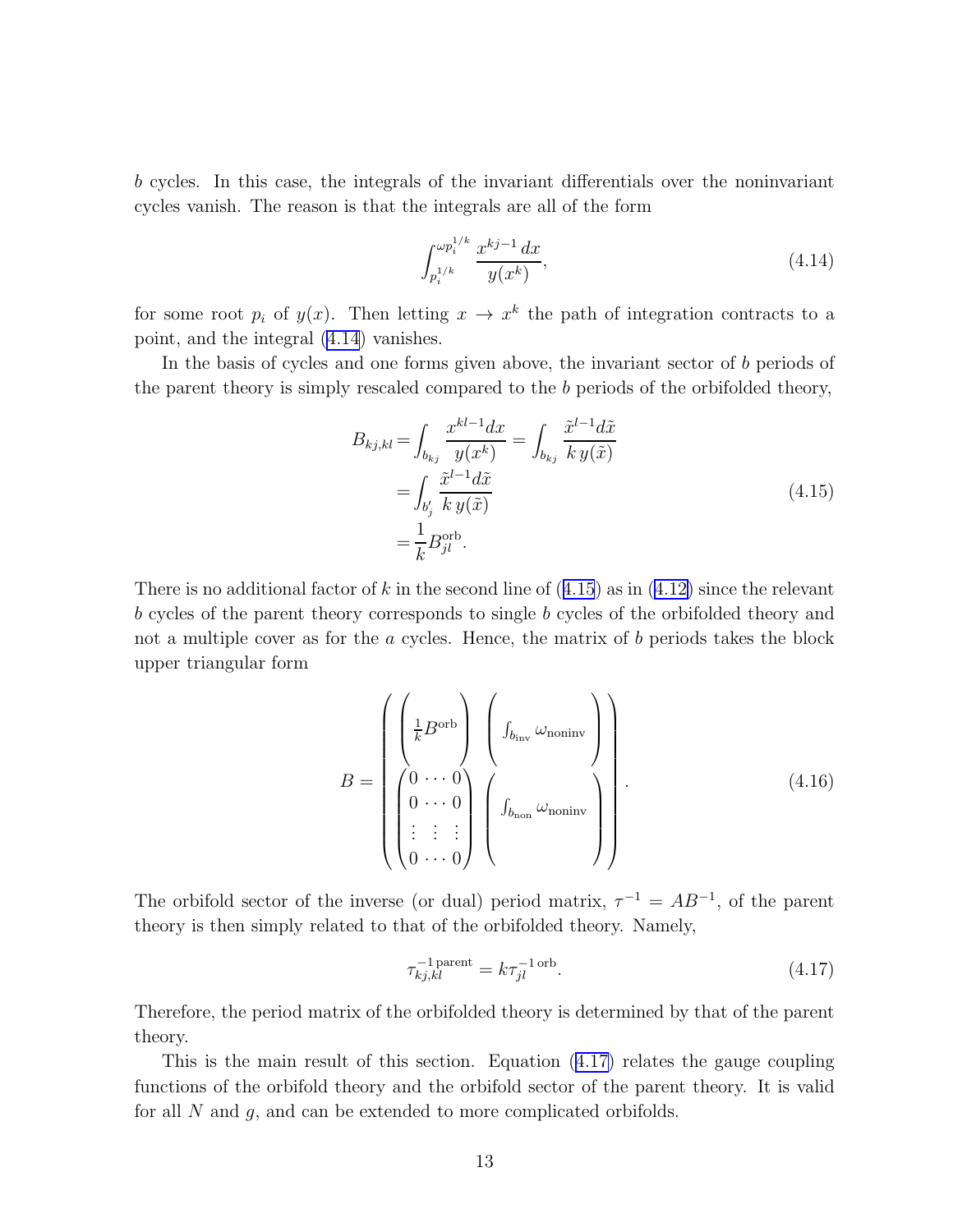## 5 Anomaly Positivity Tests

In a series of papers [\[4](#page-16-0), [15\]](#page-17-0) it was demonstrated that in supersymmetric theories at conformal fixed points there are constraints on global anomalies which follow from unitarity. The argument relies on the supersymmetry multiplet structure which mixes the R-charge anomaly and the stress tensor trace anomaly, and positivity of central functions which appear in the operator product expansion of a product of two currents. At conformal fixed points these central functions are central charges which can be calculated in terms of global anomalies by 't Hooft anomaly matching. This procedure is not valid away from a fixed point because corrections to the relation between the central functions and anomalies are proportional to the  $\beta$  function [\[4](#page-16-0)]. The argument can be reversed to give evidence for or against the existence of a conformal fixed point in a theory. One assumes that a theory has a fixed point and calculates the various central charges in terms of 't Hooft matched global anomalies. If a central charge calculated this way is negative, then the theory could not have a conformal fixed point. If the central charge is positive when calculated this way, then a strong statement cannot be made, but positivity provides weak evidence for the existence of a conformal fixed point.

The Weyl anomaly coefficient, which must be positive at an infrared fixed point, can be written in terms of the  $\mathrm{U}(1)_R^3$  and  $\mathrm{U}(1)_R$  anomalies as

$$
c_{IR} = \frac{1}{32} (9 U(1)_R^3 - 5 U(1)_R) = \frac{1}{32} \left( 4 \dim G + \sum_i (\dim R_i)(1 - r_i)(5 - 9(1 - r_i)^2) \right),\tag{5.18}
$$

where dim  $G$  is the dimension of the gauge group and the sum is over all representations  $R_i$  of matter chiral multiplets in  $\mathcal{N}=1$  language with R-charges  $r_i$ . For example, for  $\mathcal{N}=1$  supersymmetric SU(N) QCD with  $N_f$  flavors of chiral multiplets, the 't Hooft matchedR charge of each flavor is  $\frac{N_f-N}{N_f}$ . The Weyl anomaly coefficient is [[4\]](#page-16-0)

$$
c_{IR}^{SQCD} = \frac{1}{32} \left( 4 \left( N^2 - 1 \right) + 2 N N_f \left( \frac{N}{N_f} \right) (5 - 9 \left( \frac{N}{N_f} \right)^2) \right), \tag{5.19}
$$

which is easily checked to be positive in the conformal region  $\frac{3N}{2} < N_f < 3N$ .

If the theory has a global flavor symmetry, then the flavor central charge is required to be positive. At a conformal fixed point it is given by

$$
b_{IR} = -3U(1)_R F^2 = 3\sum_{ij} (\dim R_i)(1 - r_i)\mu_i,
$$
\n(5.20)

where  $\mu_i$  is the Dynkin index of the representation  $R_i$ .

The Euler anomaly coefficient a, which is believed to satisfy the Zamolodchikov C theorem in four dimensions [\[4,](#page-16-0) [16, 17](#page-17-0)], is also expected to be positive at fixed points.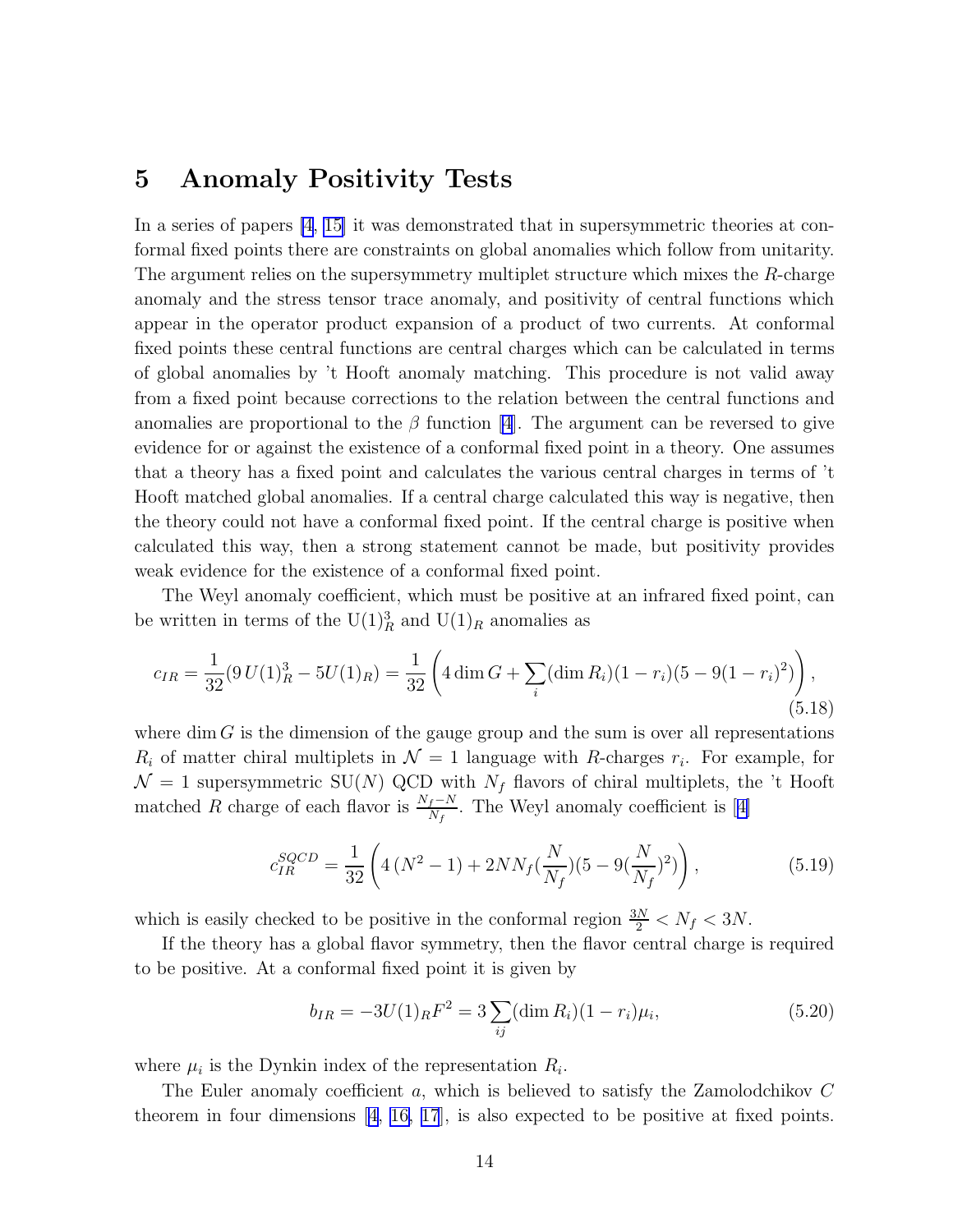In addition, the  $C$  theorem requires that the flow of the Euler anomaly be positive:  $a_{UV} - a_{IR} > 0$ . The relations between the Euler anomaly and the R current anomalies are [\[4\]](#page-16-0),

$$
a_{IR} = \frac{3}{32} \left( 3U(1)_R^3 - U(1)_R \right) = \frac{3}{32} \left( 2 \dim G + \sum_i (\dim R_i)(1 - r_i)(1 - 3(1 - r_i)^2) \right).
$$
  
\n
$$
a_{UV} - a_{IR} = \frac{1}{96} \sum_i (\dim R_i)(3r_i - 2)^2 (5 - 3r_i).
$$
\n(5.22)

Assume a theory that flows to a conformal fixed point in the infrared has a unique anomaly free  $R$  symmetry. Then the positivity conditions are satisfied in that theory. If we consider orbifolding that theory, then the positivity conditions will remain to be true at large N. This is the case because the dimension of the orbifolded group at large N is rescaled by  $1/k$ , as are the dimensions of each matter representation. The anomaly free R-charges remain the same in this procedure. Hence,  $c_{IR}$  is rescaled by  $1/k$  in the orbifolded theory, but otherwise is the same as  $c_{IR}$  in the parent theory. Hence, positivity is preserved at large N. That this is true for all theories which are obtained as orbifolds of theories with conformal fixed points provides evidence that the orbifolded theories also have conformal fixed points, as expected by the large N orbifold correspondence. One should note that the anomaly positivity conditions of[[4\]](#page-16-0) rely on supersymmetry, so we only consider orbifolds to supersymmetric theories. The anomaly calculations do not rely on a planar diagram expansion, so this result is valid also away from the 't Hooft limit at large N.

In our canonical example, large N,  $\mathcal{N} = 2 \text{ SU}(k)$  pure gauge theory orbifolded by  $Z_k$  to  $\mathcal{N} = 1$  SU(N)<sup>k</sup> with bifundamentals, the dimension of the parent gauge group is  $(kN)^2$ , whereas in the orbifolded theory it is  $N^2$  for each SU(N) factor, or  $kN^2$  total. Similarly, there are k bifundamental chiral multiplets in the orbifolded theory, as opposed to one adjoint chiral multiplet in the parent theory. The dimension of each of the  $k$ bifundamentals is  $N^2$ , so again the dimension of the representation is rescaled by  $1/k$  in the orbifolded theory compared with the parent theory. The anomaly free R charges of the adjoint chiral multiplet in the parent theory and the bifundamental chiral multiplets in the orbifolded theory are 0.

At finite N the anomalies are not simply rescaled by  $1/k$ , so the above discussion of preservation of the positivity conditions does not carry through. This might be related to the problem of additional  $U(1)$ 's that appear in the orbifolded theory which decouple at large N, but not otherwise. If we naively add one  $U(1)$  gaugino for each  $SU(N)$ or  $SU(kN)$  factor, then the anomalies would be simply rescaled by  $1/k$  as for large N. Although positivity in orbifolded theories is not guaranteed as it is for large  $N$ , we have surveyed orbifolds of a few theories with duals in the conformal regime and have not found violation of any of the positivity conditions in any of those orbifolds. A theory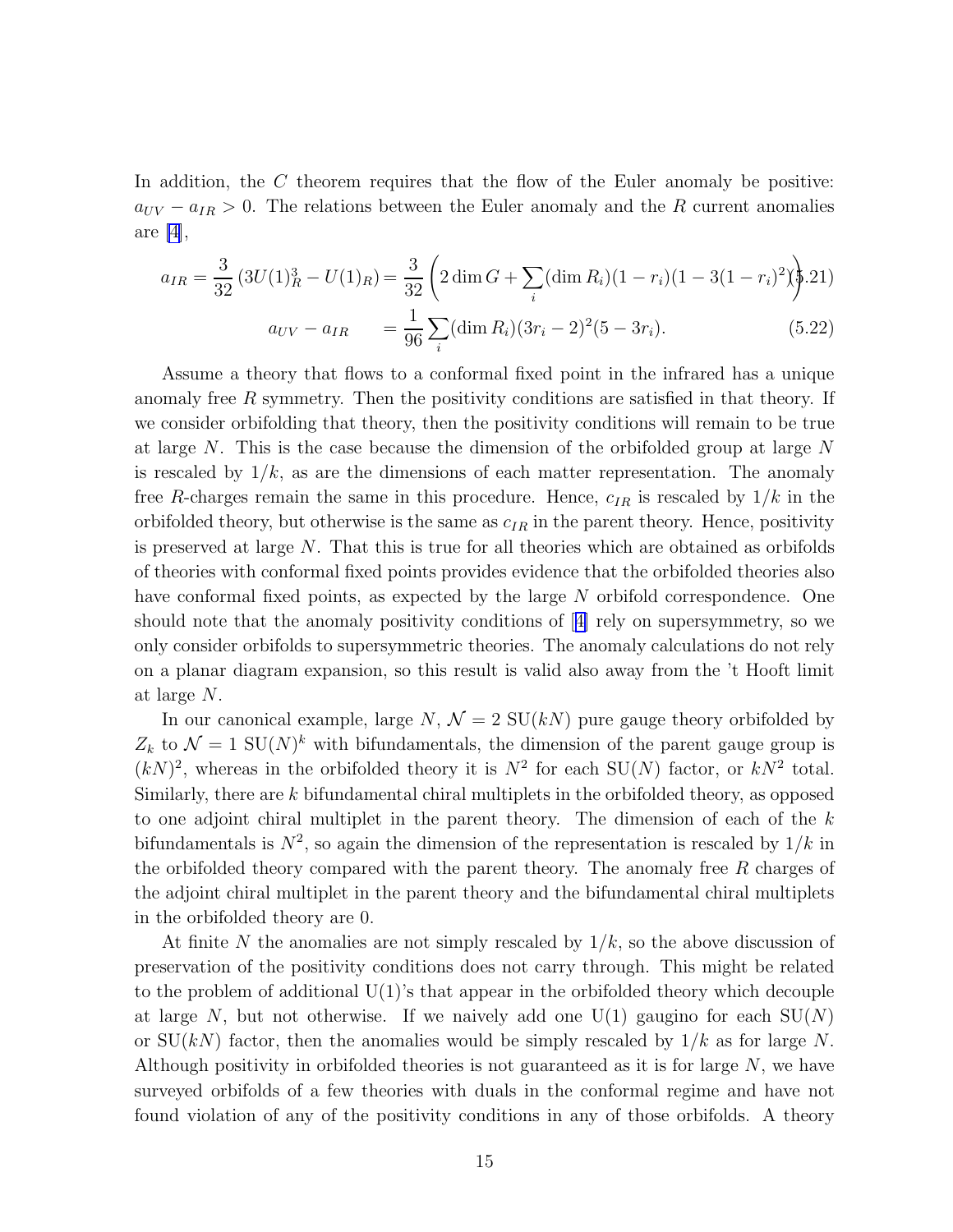which were to violate positivity would imply a violation of the orbifold correspondence at finite N, since then orbifolds of certain theories with infrared fixed points would not have infrared fixed points and correlators of these theories in the infrared would not match.

In [\[4](#page-16-0)] sufficient conditions on the R charges  $r_i$  of the chiral multiplets in an  $\mathcal{N} = 1$ theory were given for the various positivity conditions to be met. Since orbifolding does not change the  $R$  charges, if a parent theory satisfies these sufficient conditions then so willthe orbifolded theory. The result of  $|4|$  was that in all renormalizable models studied there the flow  $a_{UV} - a_{IR}$  satisfied the sufficient condition for positivity  $r_i \leq \sqrt{5}/3$  for all chiral superfields  $\phi_i$ ; in all models not requiring an accidental U(1) symmetry for unitarity,  $b_{IR}$  and  $c_{IR}$  were positive by virtue of  $1 - \sqrt{5}/3 < r_i < 1$  for all  $\phi_i$ . Hence we only need to check positivity for  $a_{IR}$ , and for  $b_{IR}$  and  $c_{IR}$  in theories with accidental U(1) symmetry. What follows is two simple tests that we have done. It would be useful to continue this program by testing the positivity constraints for orbifolds of other theories.

In the conformal region of  $\mathcal{N} = 1$  supersymmetric SU(kN) gauge theory with  $kN_f$ flavors,  $3N_c/2 < N_f < 3N_c$ , the anomaly positivity conditions were shown to be satisfied in [\[4\]](#page-16-0). If the theory is orbifolded by embedding the orbifold group trivially in the U(1)<sub>R</sub>, then the orbifolded theory is described by k copies of  $\mathcal{N} = 1$  SU(N) gauge theory with  $N_f$ flavors. This theory is also in the conformal regime and satisfies the anomaly positivity conditions.

|    | $SU(N_c)$ | $SU(N_f)_Q$ | $SU(N_f)$<br>$\tilde{O}$ | U(1)<br>) R        |
|----|-----------|-------------|--------------------------|--------------------|
| Y  |           |             |                          | 2N,<br>$(k+1)N$    |
| Q, |           |             |                          | $2N_c$<br>$(k+1)N$ |
|    | adj       |             |                          |                    |

Matter content of Kutasov-Schwimmer models.

The Kutasov-Schwimmer models are given by the matter content and charges in the table above. We have taken the superpotential to be  $W = \text{Tr } X^3$ , where X is the adjoint chiral superfield. An orbifold preserving the  $\mathcal{N}=1$  supersymmetry of those models is obtained by embedding the orbifold group in the gauge and global symmetries as for the SQCD case described above, and then the adjoint chiral multiplet decomposes into an adjoint under each of the  $SU(N)$  factors of the orbifold theory. By explicit calculation we find that for all  $N_f$  and  $N_c$  in the conformal region without accidental symmetry,  $N_c < N_f < 2N_c$ , the anomaly positivity conditions are satisfied.

These results provide evidence that orbifolds of theories with fixed points have fixed points themselves, also hinting at a correspondence between certain theories and their orbifolds, even at finite  $N$ . A more complete study would be useful. Comments on the ADS/CFT correspondence at finite N were made recently in[[18](#page-18-0)].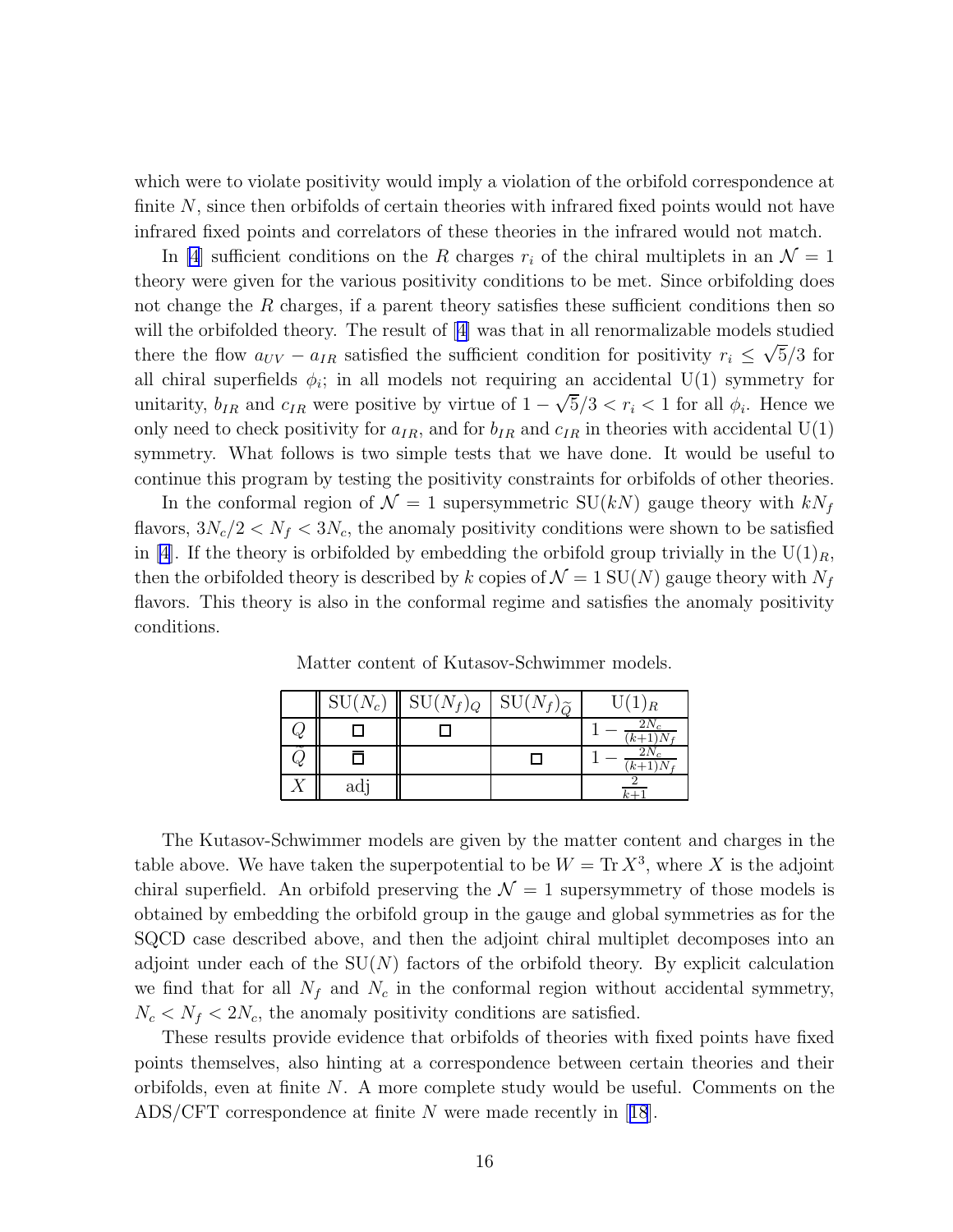## <span id="page-16-0"></span>6 Conclusions

We have demonstrated a simple relation between the gauge coupling functions of  $\mathcal{N} = 2$  $SU(kN)$  pure gauge theory and  $\mathcal{N}=1$   $SU(N)^k$  gauge theory with bifundamental chiral multiplets. If the prescription given in[[5\]](#page-17-0) is generic for producing Seiberg-Witten curves of orbifolded field theories with a Coulomb branch, then this result is valid for all such theories. The problem of anomalous  $U(1)$ 's has not been satisfactorily understood in generic orbifolds of field theories. In the case studied above, the problem of anomalous  $U(1)$ 's is compensated for by axions in the twisted sectors of the orbifold theory [\[5](#page-17-0)]. In that case, the curves obtained are those of the orbifolded theory without the additional  $U(1)$ 'sor twisted sector fields, as derived in [[11\]](#page-17-0). It is not known to us whether this behavior is generic. This demonstrates a correspondence between one aspect of the orbifolded and parent theories at finite N. It is not know to us whether the Kahler potentials for the two theories behaves similarly.

We studied the anomaly positivity constraints [4] on theories with infrared fixed points and found that at large N these constraints are satisfied also in field theory orbifolds of such theories. At finite N we studied two classes of theories and their orbifolds and found no violation of the positivity constraints in the orbifolded theories. This provides some evidence that orbifolds of theories with conformal fixed points have conformal fixed points themselves, in keeping with the parent/orbifold correspondence.

## Acknowledgments

We are grateful to Dan Freedman, Martin Gremm, Ami Hanany, Lisa Randall and Martin Schmaltz for useful conservations. This research was supported in part by the U.S. Department of Energy under cooperative agreement # DE-FC02-94ER40818.

## References

- [1] J. Maldacena, "The Large N Limit of Superconformal Field Theories and Supergravity", [hep-th/9711200](http://arxiv.org/abs/hep-th/9711200).
- [2] S. Kachru and E. Silverstein, "4-D Conformal Theories and Strings on Orbifolds", [hep-th/9802183.](http://arxiv.org/abs/hep-th/9802183)
- [3] M. Bershadsky and A. Johansen, "Large N Limit of Orbifold Field Theories", [hep-th](http://arxiv.org/abs/hep-th/9803249) [9803249.](http://arxiv.org/abs/hep-th/9803249)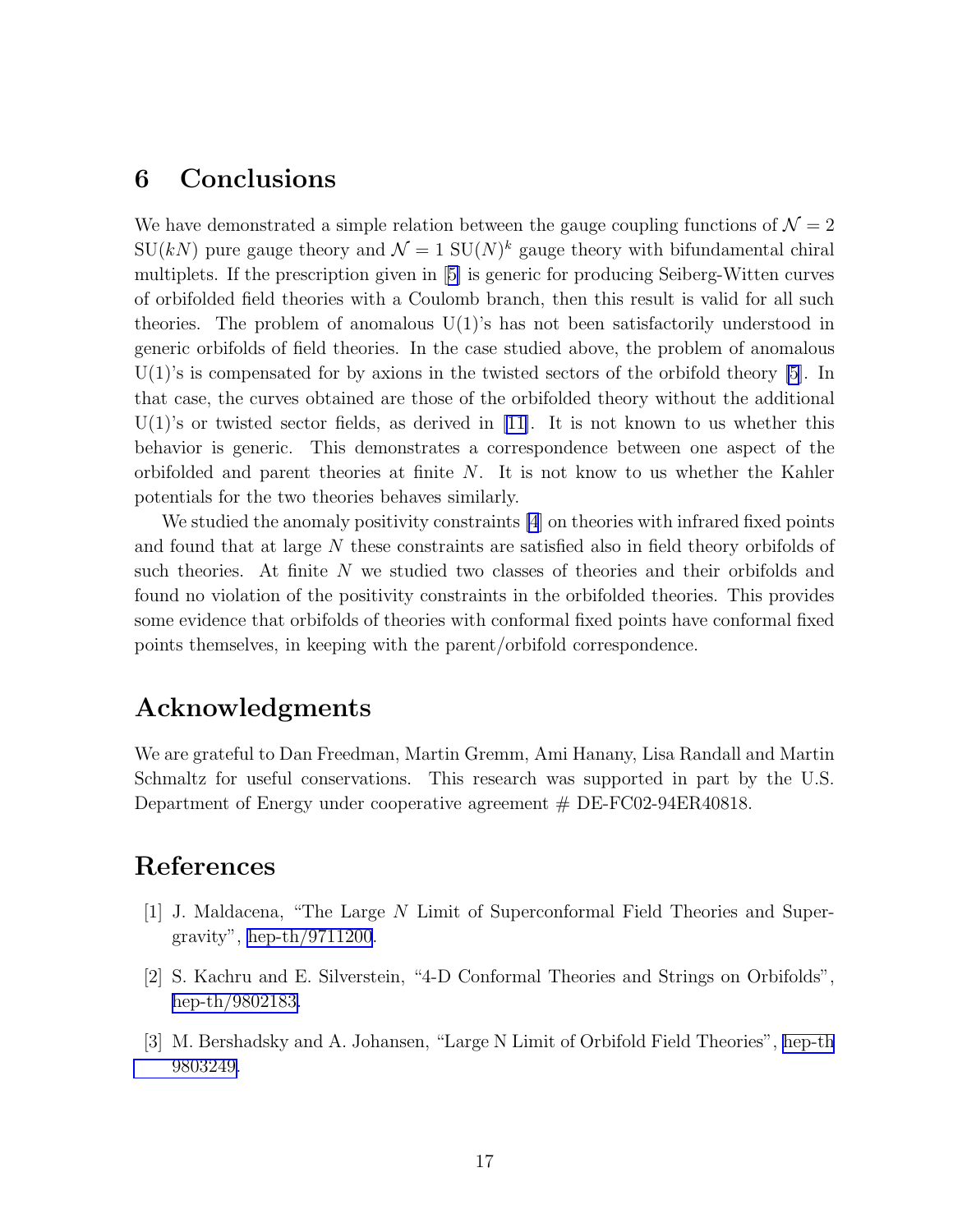- <span id="page-17-0"></span>[4] D. Anselmi, J. Erlich, D.Z. Freedman, and A.A. Johansen, "Positivity Constraints on Anomalies in Supersymmetric Gauge Theories", Phys. Rev. D57, 7570 (1998), [hep-th/9711035.](http://arxiv.org/abs/hep-th/9711035)
- [5] J. Lykken, E.Poppitz, and S.P. Trivedi, "Chiral Gauge Theories from D-Branes",Phys. Lett. 416B, 286 (1998), [hep-th/9708134](http://arxiv.org/abs/hep-th/9708134)
- [6] M. Shmaltz, "Duality of Non-Supersymmetric Large N Gauge Theories", [hep](http://arxiv.org/abs/hep-th/9805218)[th9805218.](http://arxiv.org/abs/hep-th/9805218)
- [7] G. 't Hooft, "A Planar Diagram Theory of Strong Interactions:", Nucl. Phys. B72, 461 (1974).
- [8] M. Douglas and S. Shenker, "Dynamics of SU(N) Supersymmetric Gauge Theory", Nucl. Phys. B447, 271 (1995), [hep-th 9503163.](http://arxiv.org/abs/hep-th/9503163)
- [9] K. Ueno, "An Introduction to Algebraic Geometry", Translations of Mathematical Monographs, 166, American Mathematical Society, Rhode Island, 1995.
- [10] W. Fulton, "Algebraic Topology: A First Course", Graduate Texts in Mathematics, 153, Springer-Verlag, New York, 1995.
- [11] C. Csáki, J. Erlich, D. Freedman, and W. Skiba, " $N = 1$  Supersymmetric Product Group Theories in the Coulomb Phase", Phys. Rev. D56,5209, (1997), [hep](http://arxiv.org/abs/hep-th/9704067)[th/9704067.](http://arxiv.org/abs/hep-th/9704067)
- [12] N. Seiberg and E. Witten, "Monopole Condensation, and Confinement in  $N = 2$ Supersymmetric Yang-Mills Theory", Nucl. Phys. **B426**, 19 (1994), [hep-th/9407087](http://arxiv.org/abs/hep-th/9407087).
- [13] P.C. Argyres, M.R. Plesser, and A. Shapere, "The Coulomb Phase of  $N = 2$  Supersymmetric QCD", *Phys. Rev. Lett.* **75**, 1699 (1995), [hep-th/9505100.](http://arxiv.org/abs/hep-th/9505100)
- [14] A. Hanany and Y. Oz, "On the Quantum Moduli Space of  $N = 2$  Supersymmetric  $SU(N_c)$  Gauge Theories", *Nucl. Phys.* **B452**, 283 (1995), [hep-th/9505075.](http://arxiv.org/abs/hep-th/9505075)
- [15] D. Anselmi, D.Z. Freedman, M.T. Grisaru, and A.A. Johansen, "Nonperturbative Formulas for Central Functions of Supersymmetric Gauge Theories", hep-th/970842.
- [16] J.L. Cardy, "Is There a c-Theorem in Four Dimensions?", Phys. Lett. B215 749, (1988).
- [17] S. Forte and J.I. Latorre, "A Proof of the Irreversiblity of Renormalization Group Flows in Four Dimensions", [hep-th/9805015](http://arxiv.org/abs/hep-th/9805015)